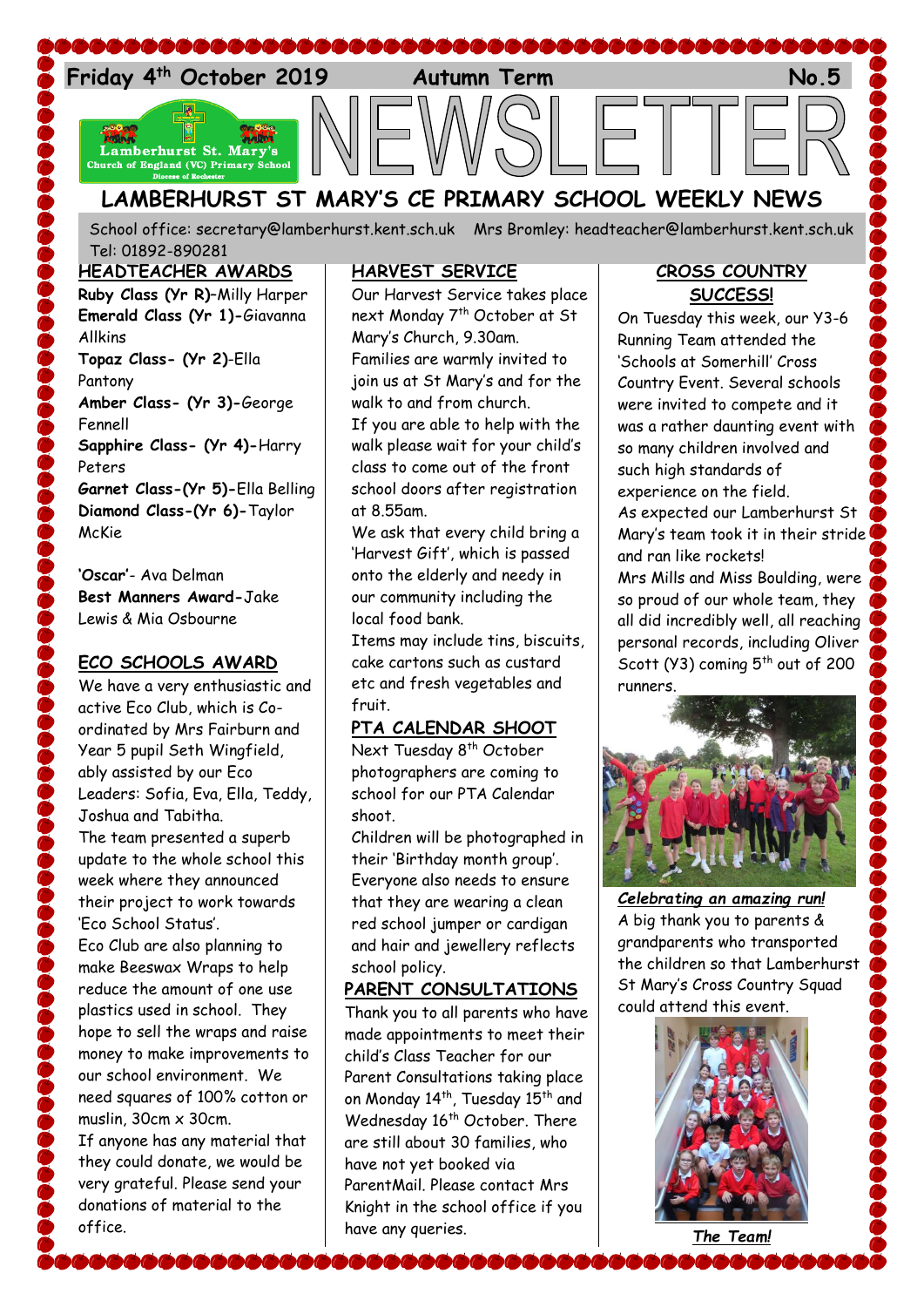#### \&&&&&&{ **YOUNGMINDS HEROES**

Next Thursday 10<sup>th</sup> October is World Mental Health Day and we are inviting all staff, pupils and parents to help us with our #HelloYellow fundraising. On Thursday, we would like everyone to wear yellow, including a subtle splash of yellow, yellow face paint/hair decoration or deck themselves out in yellow from head-to-toe! We will be collecting coin donations at the school gate.

On Friday AnnMarie Pantony, our PTA Treasurer, together with lots of other mums will be selling cakes at 'pick up'. By taking part in these events, we will be showing young people, that no one in our community is alone with their mental health.

Look out for lots more action this year as being a physically and mentally healthy school gets top billing on our School Plan!

## **SEN SUPPORT GROUP**

The Tunbridge Wells SEN Support Group are holding some 'Cuppa, Chat and Cheer-Up' sessions.

Parents are invited to join other SEN parents and carers for a cuppa and chat, meet other people in exactly the same position as you, ask for help or support, make new friends and have a giggle! The sessions take place at Southborough Children's Centre, Broomhill Park Road, TN4 0JY, on 1st Tuesday of each month 1- 2.30pm. (1/10, 5/11, 3/12) For more information Email: [senstunbridgewells@gmail.com](mailto:senstunbridgewells@gmail.com)

https://www.facebook.com/group s/SENsTW

# **GLOVES NEEDED!**

Mrs Leeke and Mrs Green are in need of old, clean, unwanted glovespairs or just single gloves are fine. This is for a sewing project that Art Club will be undertaking this term. Please send the gloves to the school office.

6666666

# **NAME LABELS**

Thank you to so many parents who have supported our big drive this year to make sure that all uniform items are labelled with clear, printed labels including shoes and trainers.

With this week's newsletter every family will receive a labels flyer, making the process even easier, with no more sewing or ironing in labels!

## **BALLET AT CHRISTMAS**

Traditionally the school has arranged discount tickets for the last evening of term at Christmas for children and their parents to attend a ballet in London.

Unfortunately, this year the Coliseum is presenting exactly the same ballet that we saw last Christmas and it was felt that the Sadler's Wells ballet, The Red Shoes, was not really the best production for younger children.

Despite investigating other Christmas show possibilities, which were all very expensive, we have decided to have a break this year from our usual tradition. We will of course look into a suitable trip for Christmas 2020.

#### **UPLANDS OPEN DAYS CORRECTION**

We have been contacted by Uplands Community College with an amendment to their advertised Open Days, as published last week in our newsletter. Open Mornings are on  $14^{th}$  (not  $4^{th}$ ) and  $23^{rd}$  Oct.

[www.uplandscc.com](http://www.uplandscc.com/) 01892-782135

## **SKINNERS KENT ACADEMY OPEN DAY**

The Skinners Kent Academy Open Evening takes place on Tuesday 8<sup>th</sup> October 4-7pm. No booking is required for parents and prospective pupils to attend.

## \&&&&&&&&& **UNIVERSITY OF THE ARTS LONDON (UAL)**

Hillview School for Girls (Tonbridge), is becoming a hub for a range of UAL evening, Saturday and holiday Art & Design courses called 'Future Creatives' for students aged 7 to 18, to support UAL in their outreach work.

'Future Creatives' will offer a chance for primary students to experiment, develop their skills, build confidence, make friends whilst having fun with Art and Design.

This is a fabulous opportunity for children to gain more experience that is creative and have some fun in a local setting!

Further information, dates and costs involved can be found by visiting:

[https://www.arts.ac.uk/study](https://www.arts.ac.uk/study-at-ual/short-courses/future-creatives/artclasses-tonbridge)[at-ual/short-courses/future](https://www.arts.ac.uk/study-at-ual/short-courses/future-creatives/artclasses-tonbridge)[creatives/artclasses](https://www.arts.ac.uk/study-at-ual/short-courses/future-creatives/artclasses-tonbridge)[tonbridge.](https://www.arts.ac.uk/study-at-ual/short-courses/future-creatives/artclasses-tonbridge)

Courses operate after school, on Saturdays and during school holidays and last from 1–6 weeks, during which students gain experience of a variety of creative skills and techniques, building towards a final portfolio or project. A UAL accredited team runs the workshops, and they are looking for more staff to join the delivery team. If any parents might like to teach on the courses please send details

to Toby Wynyard on [t.wynyard@arts.ac.uk](mailto:t.wynyard@arts.ac.uk)

## *Today you will also receive in school bags:*

Every Family ~ Name labels flyer/order form Every Family ~ Book Fair Leaflet Ruby Class ~ Pizza Express Outing Letter